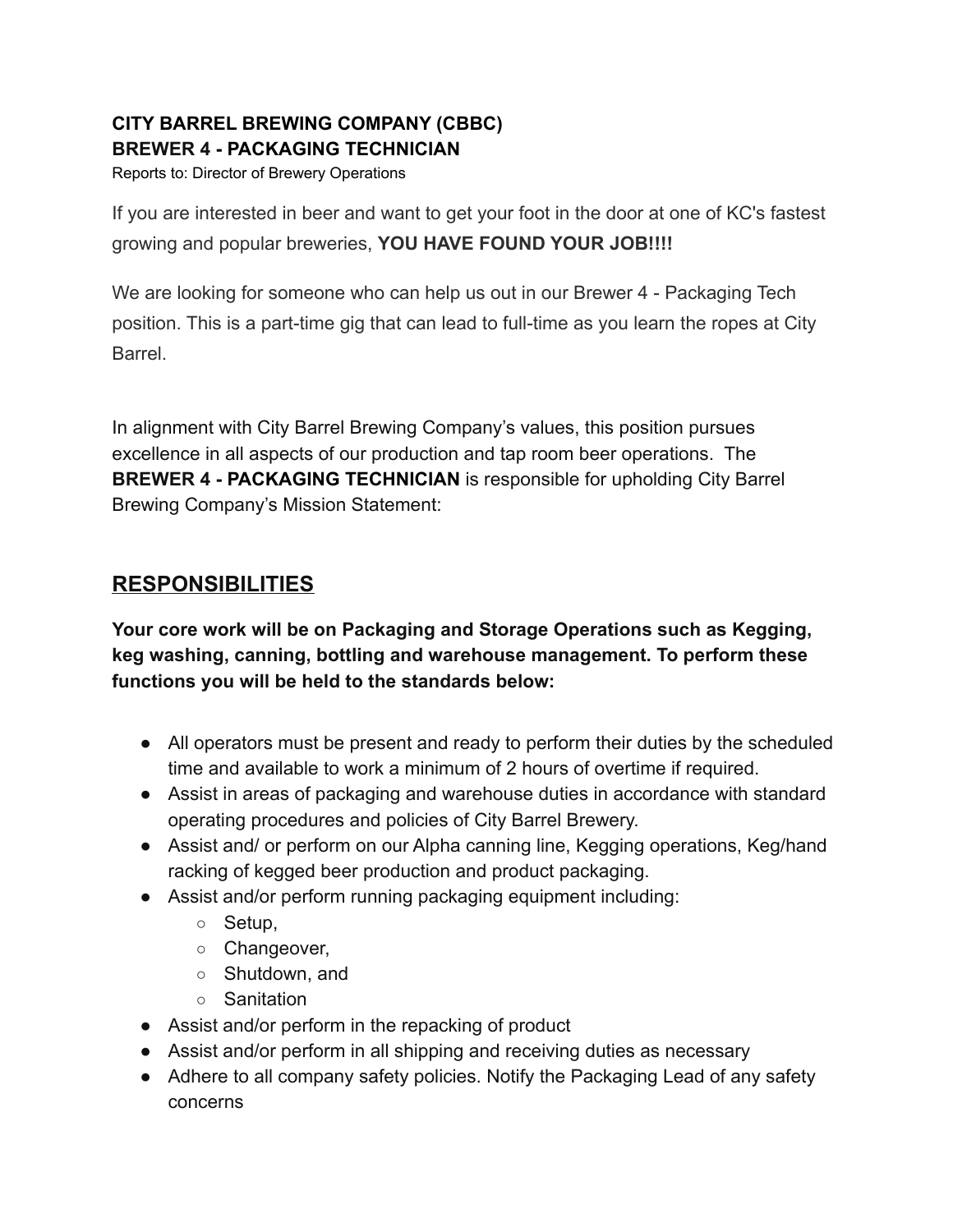- Assure that you are not attempting to operate equipment on which you are not properly trained
- Assist and/ or perform general maintenance on equipment
- Perform operator-level maintenance on equipment
- Perform quality checks at SKU startup, hourly intervals, and SKU changeovers to ensure the highest quality product is produced and re-work/waste is minimized
- Correct any non-conforming packaging issues and notify the packaging lead or packaging manager of the issue
- Inform the packaging lead if the proper materials are not available so production is not interrupted
- Communication:
	- $\circ$  Notify the packaging lead of maintenance requirements above operator level
	- Notify the packaging manager if any items need to be reordered
	- Notifying the packaging manager if anybody is acting in an unsafe manner

### **Additional Responsibilities: We may require you to assist in performing other brewery operations.**

- Daily gravity readings on active fermentations
- Daily PH readings on active fermentations
- Daily Zahm & Nagel C02 readings on vessels under carbonation
- Assist sales department by loading cans/kegs into delivery van
- Inventory Management Perform weekly inventory updates of all cold product and raw materials
- Raw Material management organizing grain for following days brew day
- Act as a leader, policy keeper and implementer, and as a professional.
- Communicate with all employees, guests, supervisors, and vendors in a respectful, timely, and professional manner.
- Represent the company at local events and festivals, attend events, set up & serve, and clean up, as needed.
- Act as Safety Representative for production and set safe working conditions, attend regular safety meetings and keep safety logs.
- Live every one of City Barrel's five core values.
- Other Duties as assigned

#### **Knowledge, Skills & Abilities**

● Ability to operate forklift with hand and foot controls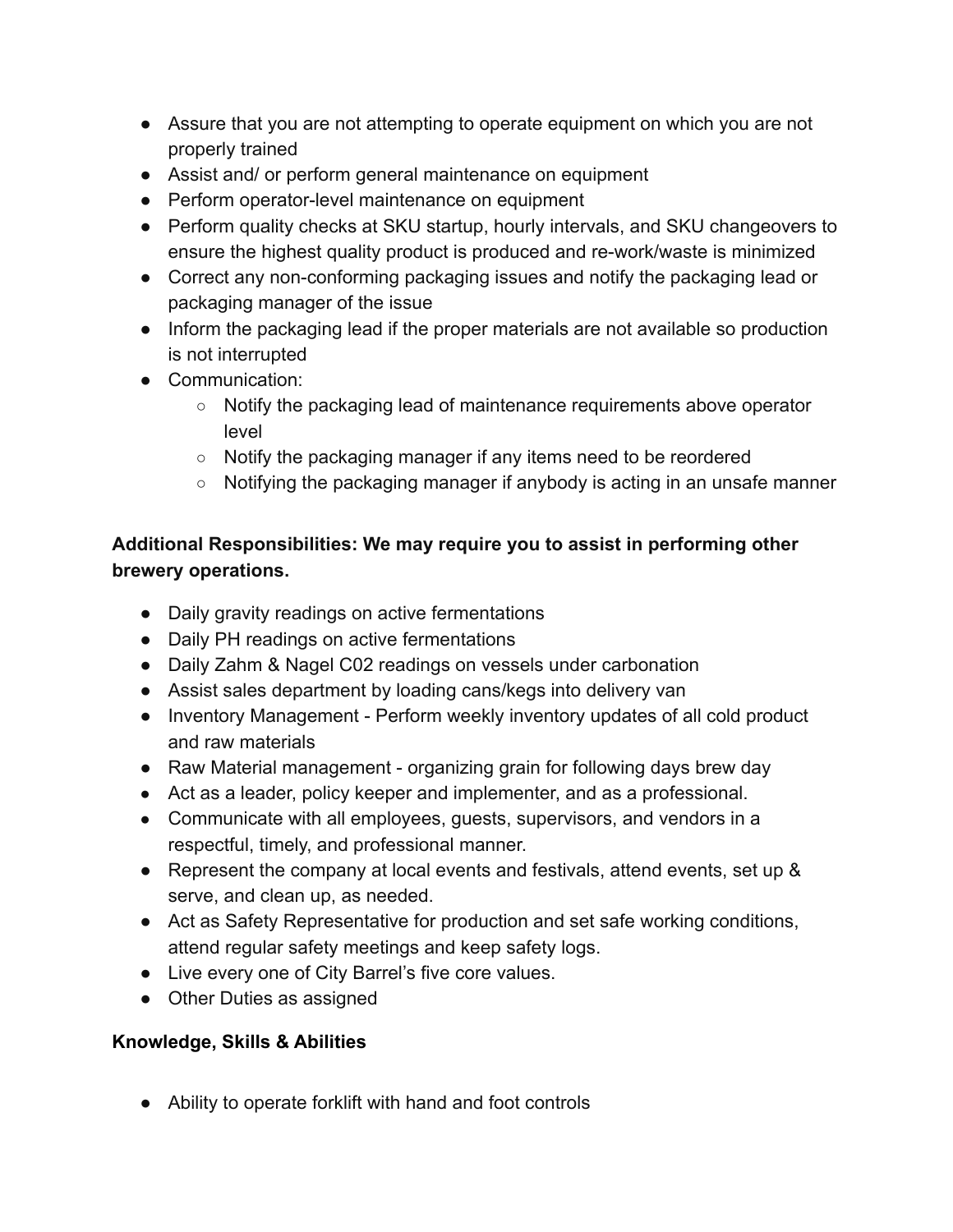- Ability to perform changeovers on Can Line, Keg Line (will train)
- Must be able to work flexible schedule when necessary
- Ability to learn basic packaging machinery operation, maintenance, and troubleshooting
- Industry education preferred (not required)
- Strong problem solving skills and base mechanical & electrical troubleshooting skills
- Self-motivation as well as ability to work efficiently as part of team
- Adherence to workplace safety procedures and ability to work in confined spaces and strong knowledge of brewery hazards
- Ability to execute and manage details for multiple projects while maintaining alignment with and focus on company level strategy and goals
- Proficient written and verbal communication skills
- Basic computer knowledge, specifically with Google Suite Gmail, Docs, Drive, Calendar
- Ability to learn and use Ekos brewing software through video training and hands on practice.
- Ability to perform inventory operations on Ekos
- Demonstrate attention to detail, with the ability to effectively manage multiple priorities and apply appropriate judgment in a fast paced environment
- Ability to motivate those around to work as a team to ensure production goals are met.
- Ability to effectively respond to feedback from customers, peers, employees and management
- Ability to consistently maintain professionalism, collaboration, and self-motivation

### **Work Environment**

- Duties are performed in both indoor and outdoor settings, with events often taking place in the elements in all four seasons
- Occasionally exposed to wet, cold and/or humid conditions; outside weather conditions; extreme cold; extreme heat and risk of electrical shock.
- The noise level in the work environment is usually moderate to loud

# **Physical Demands**

- Ability to continuously lift 25 lbs
- Must be able to lift 65 pounds without assistance and maneuver 170 pounds safely with proper body mechanics
- Ability to stand for long periods of time and reach with hands and arms, stoop, crouch, bend, twist.
- Ability to work near moving mechanical parts safely